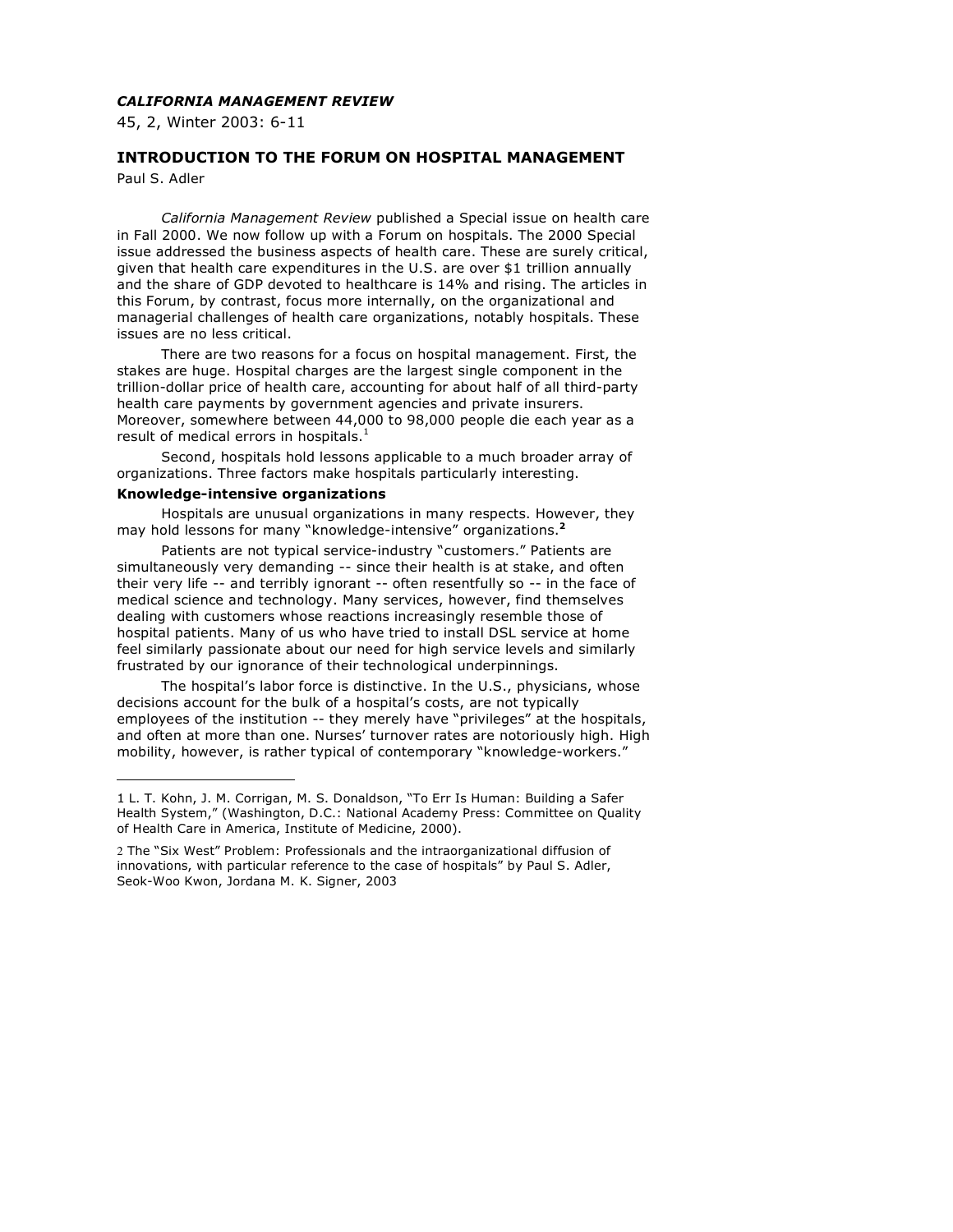With the growing proportion of professional and technical workers in the modern economy, a growing proportion of firms must contend with a shift in loyalties from organization to profession and with a commensurate increase in mobility.

Due to the importance of these professionals to its functioning, hospitals are unusually complex organizations. The medical staff typically has its own governance structures. Nurses are typically supervised by other nurses, as is the case for and other health professionals. However, here too other knowledge-intensive organizations face similar managerial challenges, and often implement differentiated career paths in response.

In sum: Hospitals increasingly look like precursors of the knowledgeintensive organizations of the future.

#### **A new, more competitive and more complex landscape**

Hospitals are also rich in lessons for a growing number of firms that face environments that are simultaneously more demanding and more complex. Following an era of "professional dominance" (roughly, 1900-1965) in which most hospitals' main challenge was attracting physicians, and a period in which government influence predominated (roughly 1965-1980), U.S. hospitals have entered an era of market competition.  $3$  The more recent pressures have not replaced the older ones, but have added to them.

This multidimensional landscape resembles that facing a growing number of firms in a growing range of industries. For hospitals, it consists of: \* greater cost pressures from payers (including employers and managed care organizations);

\* greater quality pressures from patients and regulators;

\* more aggressive competitive rivalry;

\* trends toward concentration and centralization of healthcare providers: fewer, larger competitors in each market.

Our forum gives readers several windows into how organizations can deal with such multidimensional challenges.

### **Accountability**

 $\overline{a}$ 

Finally, hospitals are representative of a broader range of industries that have come under new and more intense accountability pressures.<sup>4</sup> This is a challenge common to many professional service organizations, and indeed to broad swaths of industry that are under pressure to address the needs of a broader and more diverse set of stakeholders.

<sup>3</sup> Scott, W. R.. Ruef, M., Mendel, P.J., Caronna, C.A., (2000). Institutional change and healthcare organizations : from professional dominance to managed care. Chicago, University of Chicago Press.

<sup>4</sup> Morrison, E. Mobley, D. & Farley, B. (1996). Research and continuous improvement: The merging of two entities? Hospital and Health Services Administration, 43(3), 359-372.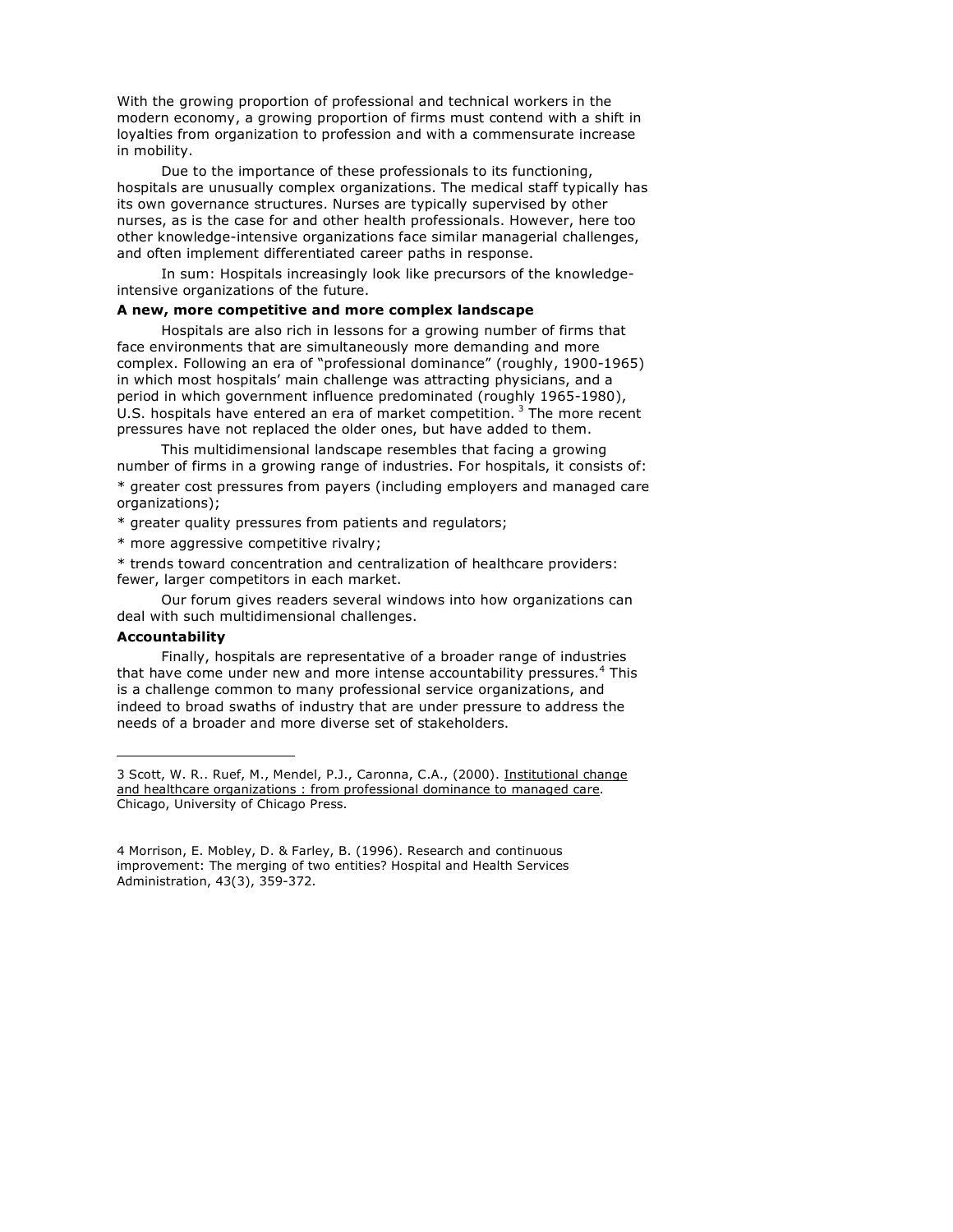Hospitals and doctors have always been accountable, but the nature of this accountability is evolving:

\* *What hospitals are accountable for* is changing. Traditionally, hospitals were accountable for the individual patient's health and for maintaining minimum acceptable quality levels. Increasingly, hospitals are being held accountable for the health of whole patient populations, for cost as well as quality outcomes, and for improving as well as maintaining current levels of performance

\* *To whom hospitals are accountable* is also evolving. Traditionally, doctors were accountable primarily to their professional colleagues and to their personal sense of professionalism, and hospitals were accountable to regulators for quality assurance. Increasingly, doctors are being held accountable to a broader set of stakeholders: hospital, regulators, employers, insurance companies, patients, courts; and hospitals are in turn being held more accountable for doctors' performance.

These changes in accountability encounter several tension points that result in considerable organizational turbulence.<sup>5</sup> The new power of payers and regulators destabilizes the old balance of power within hospitals. The power of external accreditation bodies has grown — as has debate over its impact. JCAHO accreditation sometimes elicits "window-dressing," while process improvement proponents have sometimes managed to use this external pressure to build support for performance improvement.<sup>6</sup>

Hospitals provide valuable lessons in how organizations can respond to demands for greater accountability.

#### **Learning from hospitals**

 $\overline{a}$ 

The articles in this Forum aim to draw some generalizable lessons from the recent experiences of hospitals struggling to meet these challenges.

The first article, "Performance Improvement Capability" by Paul Adler and Patti Riley, sets the stage for much of what follows. Starting with the observation that some organizations sustain substantially higher rates of performance improvement than their competitors, the authors argue that the source of this difference lies not so much in the way individual improvement projects are managed as in the competencies on which the projects can draw. They call these competencies the organization's "performance improvement capability" (PIC). Based on their study of improvement efforts in several children's hospitals, and synthesizing the lessons of the literatures

<sup>5</sup> Arndt, M. and B. Bigelow (1995). "The implementation of total quality management in hospitals: How good is the fit?" Health Care Management Review 20(3): 7-14; Lammers, J.C., Cretin, S., Gilman, S. & Calingo, E. (1996). Total quality management in hospitals: The contributions of commitment, quality councils, teams, budgets and training to perceived improvement at Veterans Health Administration Hospitals. Medical Care, 34(5), 463-478.

<sup>6</sup> Westphal, J. D., Gulati, R., & Shortell, S. M. (1997). Customization or conformity? An institutional and network perspective on the content and consequences of TQM adoption. Administrative Science Quarterly, 42, 366-394.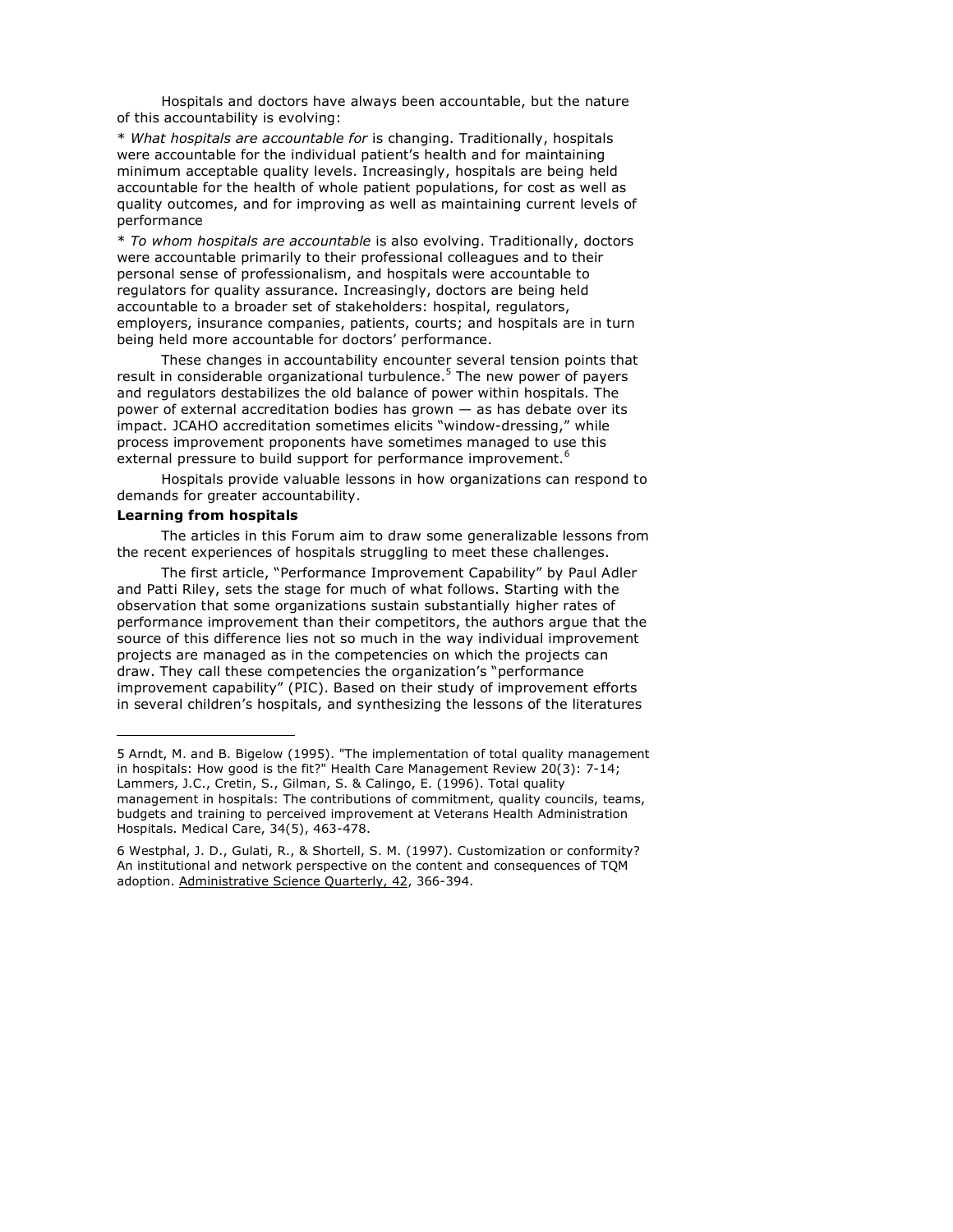on innovation, diffusion, organizational change, and organizational learning, the authors argue that PIC reflects the state of five key components: skills, systems, structure, strategy, and culture. They describe the efforts these hospitals were undertaking in each of these five components in order to strengthen their PIC. They argue further that these five components form a hierarchy running from skills at the lower end to culture at the high end, and that larger performance improvements require changes at the higher levels, but that changes at the higher levels take longer to accomplish.

The second article, "Framing for Learning" by Amy Edmondson, shifts the focus from the multiple forces shaping organization-level performance to the cognitive processes shaping the effectiveness of small groups. Edmondson starts with the common finding of numerous studies that some organizations fail in their efforts to adopt innovations that other organizations successfully implement. Edmondson studied 16 hospitals' efforts to adopt a new, minimally invasive technique for coronary artery bypass grafts, and identifies the factors that differentiated the successful from the less successful cardiac surgery units. She finds that the difference lies essentially in the tacit cognitive frames held by the unit leaders. Where team leaders used a "learning" frame -- where the challenge imposed by the change was explicitly recognized by the leader and the team and the goal of each surgery was to learn as much as possible as a team about the new technique - teams were able rapidly to master it. Where they adopted a "performance" frame -- where the goal was to "get the job done" and everyone was assumed competent in their individual role -- implementation was frustrating, difficult, and eventually abandoned.

The third article, on "Why hospitals don't learn from mistakes: Firstorder problem solving in service organizations" by Anita Tucker and Amy Edmondson, zooms out a notch. It is anchored in a startling observation: Of the 228 problems they observed while shadowing nurses in their daily work, only 10% were resolved in a way that allowed the organization to learn from the incident and to change its processes such that the problem would not recur. In the other 90% of cases, the nurses implemented a short-term fix that enabled them to continue caring for their patient, but did nothing that would prevent recurrence of the problems. Based on their study of nine hospitals, specifically selected because of their reputation for nursing excellence, they argue that the reason for this failure lies not in the differences between individual nurses, but in the organizational contexts within which they work. Where organizations value individual vigilance, selfsufficiency, and efficient task performance, there is neither encouragement nor time to address root causes. They conclude with some actionable recommendations for creating a truly learning-oriented organization.

The fourth article in the Forum, "Hospitals as Cultures of Entrapment: A Re-Analysis of the Bristol Royal Infirmary" by Karl Weick and Kathleen Sutcliffe, maintains the focus on learning and zooms out further, back to the hospital as a whole, and specifically to its culture. Weick and Sutcliffe encourage us to consider the challenge of knowledge management in a setting where the stakes are life and death, and where the organization